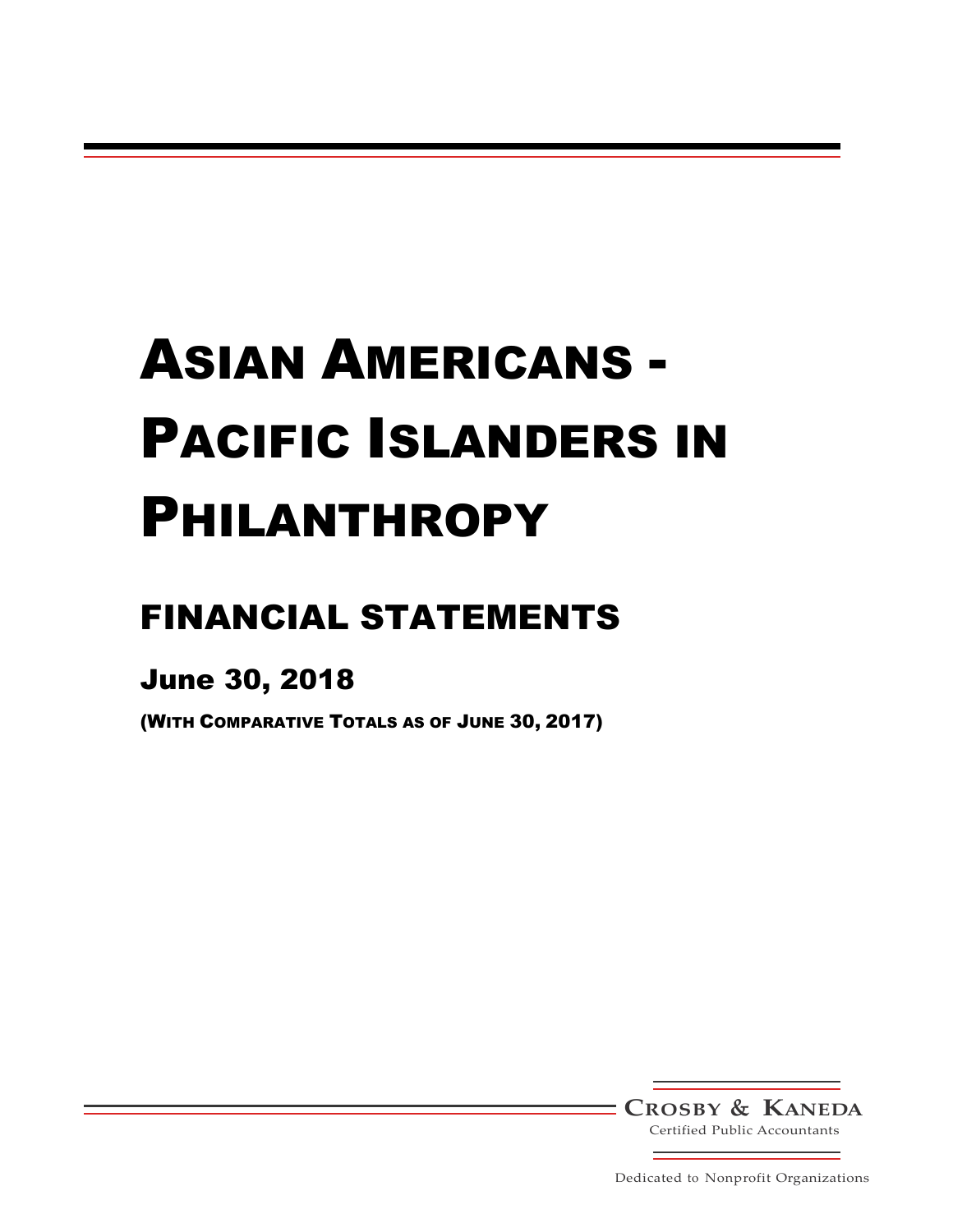# Contents

| Independent Auditors' Report            | $1 - 2$ |
|-----------------------------------------|---------|
| <b>Financial Statements:</b>            |         |
| <b>Statement of Financial Position</b>  | 3       |
| <b>Statement of Activities</b>          |         |
| <b>Statement of Cash Flows</b>          | 5       |
| <b>Statement of Functional Expenses</b> | 6       |
| Notes to the Financial Statements       | 7-12    |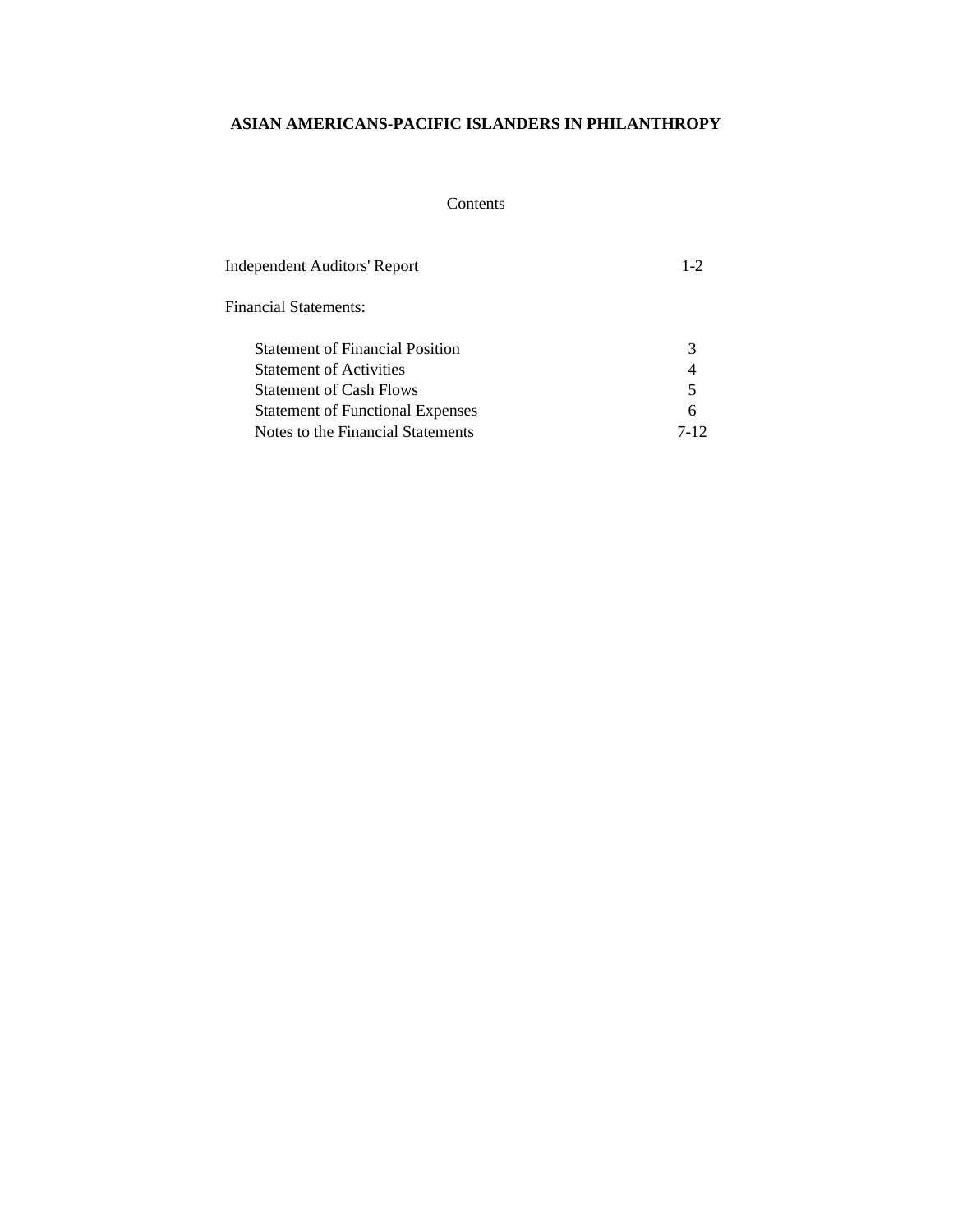**CROSBY & KANEDA**

Certified Public Accountants

Dedicated to Nonprofit Organizations

# 1970 Broadway, Suite 930 Oakland, CA 94612 Tel: 510 • 835 • CPAS (2727) Fax:  $510 \cdot 835 \cdot 5711$ e-mail: admin@ckcpa.biz

# **INDEPENDENT AUDITORS' REPORT**

Board of Directors Asian Americans - Pacific Islanders in Philanthropy Oakland, California

# **Report on the Financial Statements**

We have audited the accompanying financial statements of Asian Americans - Pacific Islanders in Philanthropy, which comprise the statement of financial position as of June 30, 2018, and the related statements of activities, cash flows and functional expenses for the year then ended, and the related notes to the financial statements.

# **Management's Responsibility for the Financial Statements**

Management is responsible for the preparation and fair presentation of these financial statements in accordance with accounting principles generally accepted in the United States of America; this includes the design, implementation, and maintenance of internal control relevant to the preparation and fair presentation of financial statements that are free from material misstatement, whether due to fraud or error.

# **Auditors' Responsibility**

Our responsibility is to express an opinion on these financial statements based on our audit. We conducted our audit in accordance with auditing standards generally accepted in the United States of America. Those standards require that we plan and perform the audit to obtain reasonable assurance about whether the financial statements are free from material misstatement.

An audit involves performing procedures to obtain audit evidence about the amounts and disclosures in the financial statements. The procedures selected depend on the auditor's judgment, including the assessment of the risks of material misstatement of the financial statements, whether due to fraud or error. In making those risk assessments, the auditor considers internal control relevant to the entity's preparation and fair presentation of the financial statements in order to design audit procedures that are appropriate in the circumstances, but not for the purpose of expressing an opinion on the effectiveness of the entity's internal control. Accordingly, we express no such opinion. An audit also includes evaluating the appropriateness of accounting policies used and the reasonableness of significant accounting estimates made by management, as well as evaluating the overall presentation of the financial statements.

We believe that the audit evidence we have obtained is sufficient and appropriate to provide a basis for our audit opinion.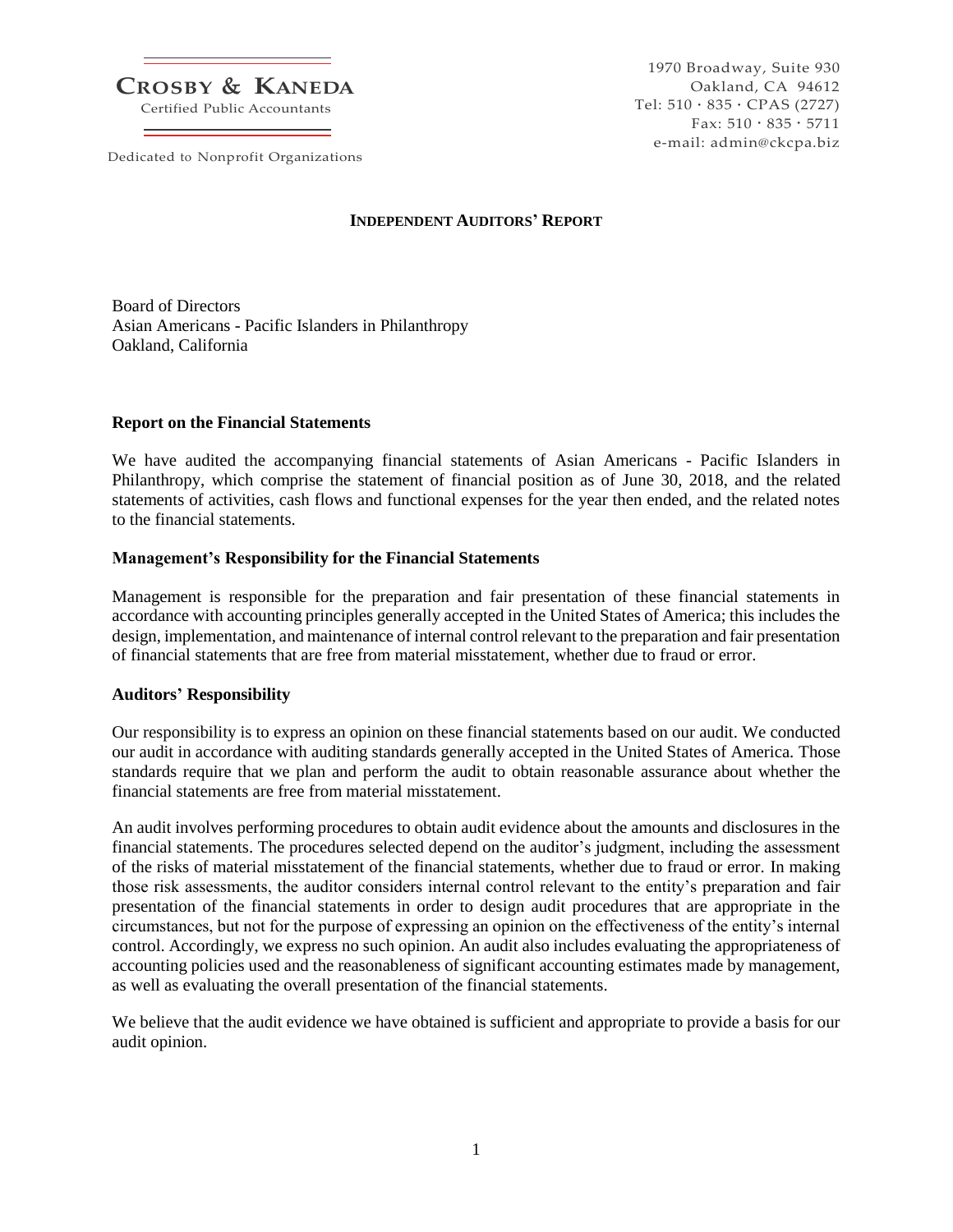# **Opinion**

In our opinion, the financial statements referred to above present fairly, in all material respects, the financial position of Asian Americans - Pacific Islanders in Philanthropy as of June 30, 2018, and the changes in its net assets and its cash flows for the year then ended in accordance with accounting principles generally accepted in the United States of America.

# **Report on Summarized Comparative Information**

We have previously audited the Asian Americans - Pacific Islanders in Philanthropy's June 30, 2017 financial statements, and we expressed an unmodified audit opinion on those audited financial statements in our report dated December 19, 2017. In our opinion, the summarized comparative information presented herein as of and for the year ended June 30, 2017 is consistent, in all material respects, with the audited financial statements from which it has been derived.

Wood ny & Kancola CPAS LLP<br>Oakland, California

November 21, 2018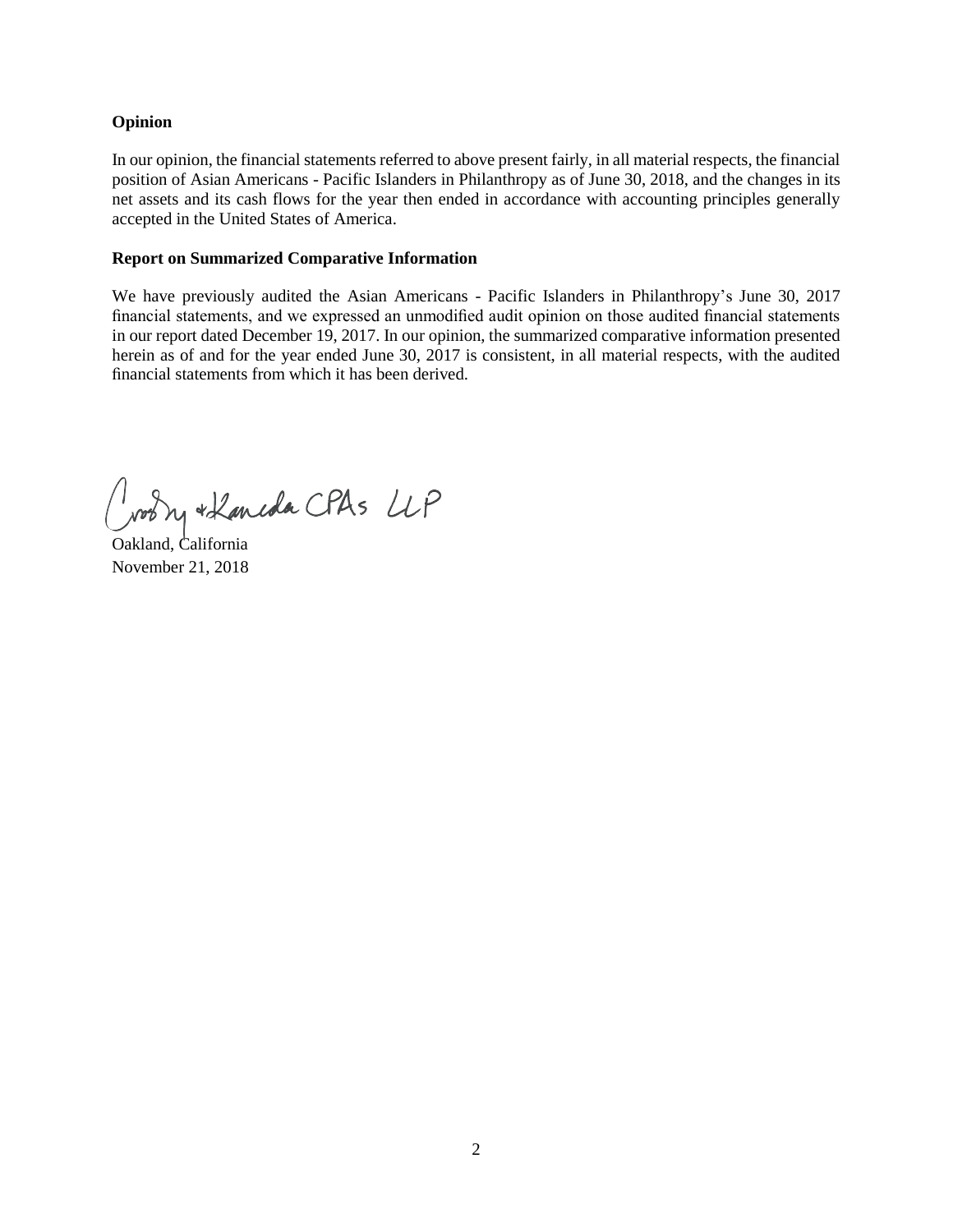# **Statement of Financial Position June 30, 2018 (With Comparative Totals as of June 30, 2017)**

**\_\_\_\_\_\_\_\_\_\_\_\_\_\_\_\_\_\_\_\_\_\_\_\_\_\_\_\_\_\_\_\_\_\_\_**

|                                               |    | 2018      | 2017 |         |  |
|-----------------------------------------------|----|-----------|------|---------|--|
| <b>Assets</b>                                 |    |           |      |         |  |
| <b>Current Assets</b>                         |    |           |      |         |  |
| Cash                                          | \$ | 914,418   | \$   | 758,607 |  |
| Grants and accounts receivable                |    | 860,182   |      | 88,000  |  |
| Prepaid expense                               |    | 12,107    |      | 10,684  |  |
| Total current assets                          |    | 1,786,707 |      | 857,291 |  |
| Property and equipment, net (Note 3)          |    | 2,530     |      | 3,335   |  |
| Deposits                                      |    | 8,300     |      | 8,300   |  |
| <b>Total Assets</b>                           | S  | 1,797,537 | \$   | 868,926 |  |
| <b>Liabilities and Net Assets</b>             |    |           |      |         |  |
| <b>Current Liabilities</b>                    |    |           |      |         |  |
| Accounts payable and accrued expenses         | \$ | 25,408    | \$   | 90,621  |  |
| Accrued vacation                              |    | 23,834    |      | 20,329  |  |
| Deferred revenue                              |    | 2,500     |      | 5,000   |  |
| <b>Total Liabilities</b>                      |    | 51,742    |      | 115,950 |  |
| Commitments and Contingencies (Notes 4 and 5) |    |           |      |         |  |
| <b>Net Assets</b>                             |    |           |      |         |  |
| Unrestricted                                  |    | 341,853   |      | 489,876 |  |
| Temporarily restricted (Note 6)               |    | 1,403,942 |      | 263,100 |  |
| <b>Total Net Assets</b>                       |    | 1,745,795 |      | 752,976 |  |
| <b>Total Liabilities and Net Assets</b>       |    | 1,797,537 | \$   | 868,926 |  |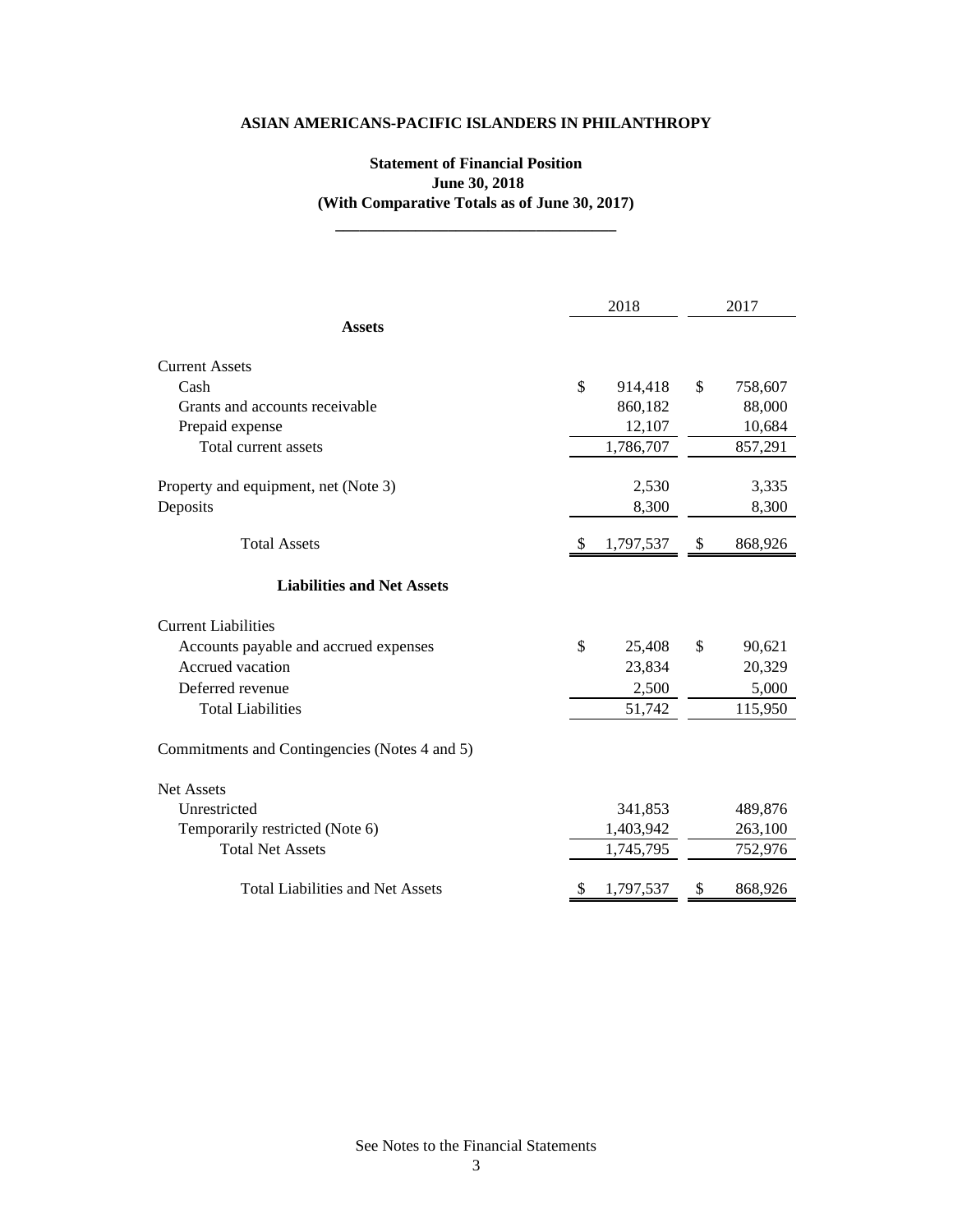# **Statement of Activities For the Year Ended June 30, 2018 (With Comparative Totals for the Year Ended June 30, 2017)**

**\_\_\_\_\_\_\_\_\_\_\_\_\_\_\_\_\_\_\_\_\_\_\_\_\_\_\_\_\_\_\_\_\_\_\_**

|                                  |               | Temporarily     | Total           |    |            |  |  |
|----------------------------------|---------------|-----------------|-----------------|----|------------|--|--|
|                                  | Unrestricted  | Restricted      | 2018            |    | 2017       |  |  |
| <b>Support and Revenue</b>       |               |                 |                 |    |            |  |  |
| Support                          |               |                 |                 |    |            |  |  |
| Grants and contributions         | \$<br>24,589  | 1,611,034<br>\$ | 1,635,623<br>S  | \$ | 415,266    |  |  |
| Institutional memberships        | 271,750       | 48,000          | 319,750         |    | 161,250    |  |  |
| <b>Total Support</b>             | 296,339       | 1,659,034       | 1,955,373       |    | 576,516    |  |  |
| Revenue                          |               |                 |                 |    |            |  |  |
| Individual memberships           | 12,500        |                 | 12,500          |    | 13,750     |  |  |
| Conference fees                  | 14,875        |                 | 14,875          |    | 14,111     |  |  |
| Interest income                  | 800           |                 | 800             |    |            |  |  |
| Other                            | 1,115         |                 | 1,115           |    | 1,630      |  |  |
| <b>Total Revenue</b>             | 29,290        |                 | 29,290          |    | 29,491     |  |  |
| Net assets released from donor   |               |                 |                 |    |            |  |  |
| restrictions (Note 6)            | 518,192       | (518, 192)      |                 |    |            |  |  |
| <b>Total Support and Revenue</b> | 843,821       | 1,140,842       | 1,984,663       |    | 606,007    |  |  |
| <b>Expenses</b>                  |               |                 |                 |    |            |  |  |
| Program                          | 718,888       |                 | 718,888         |    | 789,320    |  |  |
| Management and general           | 241,803       |                 | 241,803         |    | 262,663    |  |  |
| Fundraising                      | 31,153        |                 | 31,153          |    | 33,205     |  |  |
| <b>Total Expenses</b>            | 991,844       |                 | 991,844         |    | 1,085,188  |  |  |
| Change in Net Assets             | (148, 023)    | 1,140,842       | 992,819         |    | (479, 181) |  |  |
| Net Assets, beginning of year    | 489,876       | 263,100         | 752,976         |    | 1,232,157  |  |  |
| Net Assets, end of year          | \$<br>341,853 | 1,403,942<br>\$ | 1,745,795<br>\$ | \$ | 752,976    |  |  |

See Notes to the Financial Statements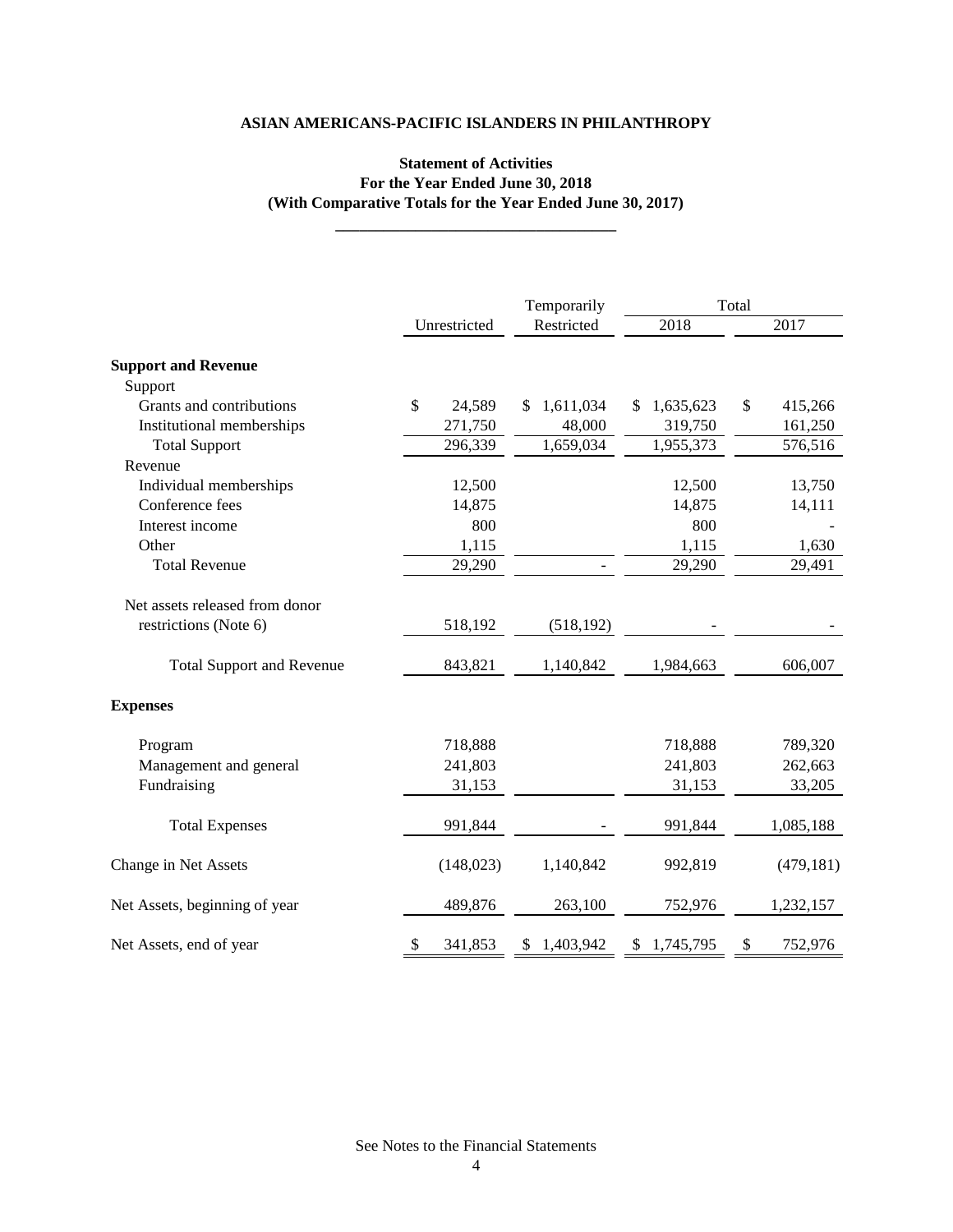# **Statement of Cash Flows For the Year Ended June 30, 2018 (With Comparative Totals for the Year Ended June 30, 2017)**

|                                                       | 2018 |            |              | 2017       |  |  |
|-------------------------------------------------------|------|------------|--------------|------------|--|--|
| Cash flows from operating activities:                 |      |            |              |            |  |  |
| Change in net assets                                  | \$   | 992,819    | $\mathbb{S}$ | (479, 181) |  |  |
| Adjustments to reconcile change in net assets to cash |      |            |              |            |  |  |
| provided (used) by operating activities:              |      |            |              |            |  |  |
| Depreciation                                          |      | 805        |              | 3,156      |  |  |
| Change in assets and liabilities:                     |      |            |              |            |  |  |
| Grants and accounts receivable                        |      | (772, 182) |              | 415,300    |  |  |
| Prepaid expense                                       |      | (1,423)    |              | 2,458      |  |  |
| Deposits                                              |      |            |              | 1,797      |  |  |
| Accounts payable and accrued expenses                 |      | (65,213)   |              | 15,491     |  |  |
| Accrued vacation                                      |      | 3,505      |              | 20,329     |  |  |
| Deferred revenue                                      |      | (2,500)    |              | 1,938      |  |  |
| Net cash provided (used) by operating activities      |      | 155,811    |              | (18, 712)  |  |  |
| Net change in cash                                    |      | 155,811    |              | (18,712)   |  |  |
| Cash, beginning of year                               |      | 758,607    |              | 777,319    |  |  |
| Cash, end of year                                     | S    | 914,418    |              | 758,607    |  |  |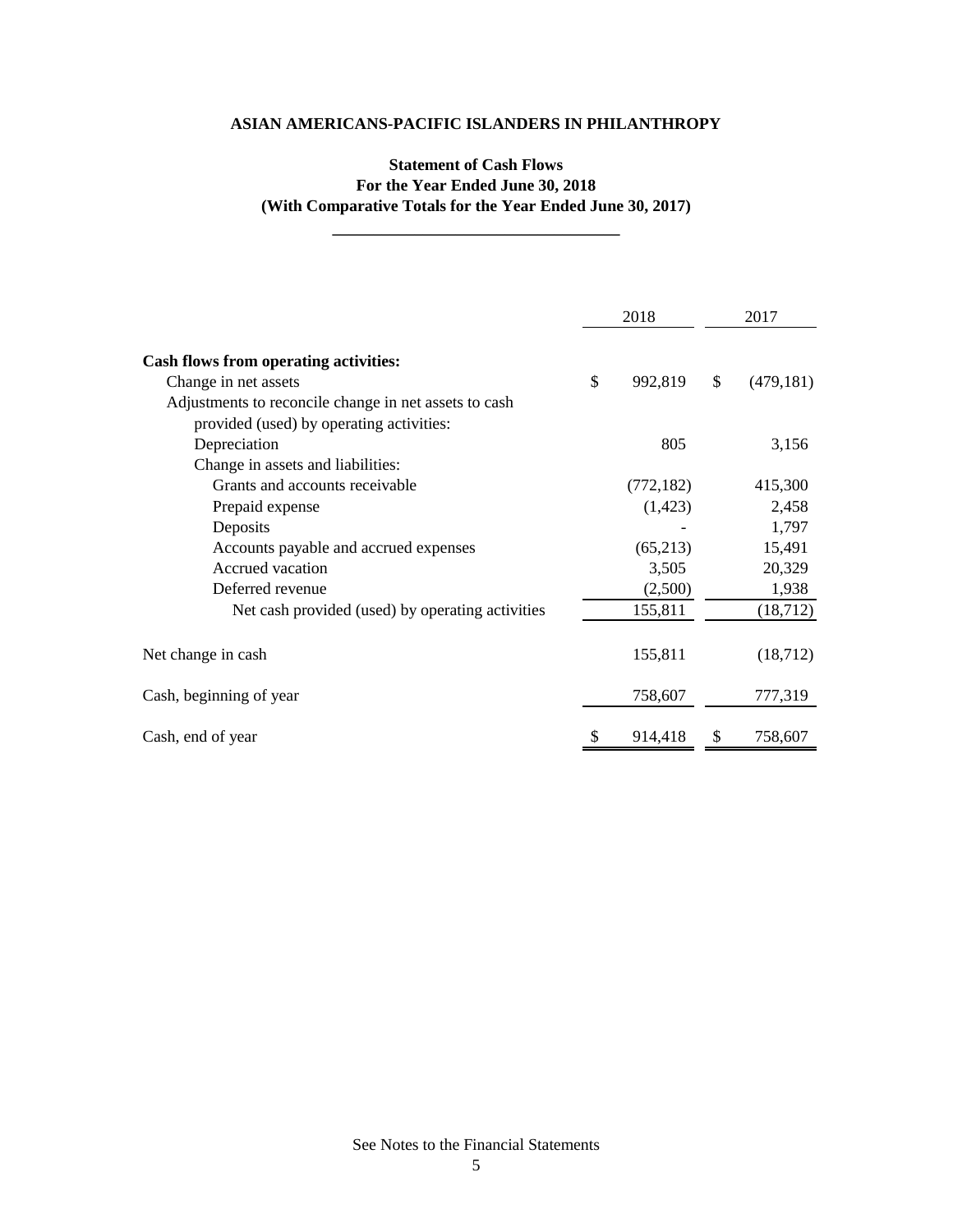**Statement of Functional Expenses For the Year Ended June 30, 2018 (With Comparative Totals for the Year Ended June 30, 2017)**

**\_\_\_\_\_\_\_\_\_\_\_\_\_\_\_\_\_\_\_\_\_\_\_\_\_\_\_\_\_\_\_\_\_\_\_**

|                                  | Programs      |               | Total<br>Management |         |    |             |    | Total       |    |         |    |           |
|----------------------------------|---------------|---------------|---------------------|---------|----|-------------|----|-------------|----|---------|----|-----------|
|                                  | Projects      | Membership    |                     | Program |    | and General |    | Fundraising |    | 2018    |    | 2017      |
| Salaries                         | \$<br>179,837 | \$<br>132,522 | \$.                 | 312,359 | \$ | 85,780      | \$ | 22,248      | \$ | 420,387 | \$ | 467,796   |
| Employee benefits                | 17,312        | 12,757        |                     | 30,069  |    | 8,258       |    | 2,142       |    | 40,469  |    | 62,252    |
| Payroll taxes                    | 14,401        | 10,612        |                     | 25,013  |    | 6,869       |    | 1,782       |    | 33,664  |    | 37,815    |
| <b>Total Personnel</b>           | 211,550       | 155,891       |                     | 367,441 |    | 100,907     |    | 26,172      |    | 494,520 |    | 567,863   |
|                                  |               |               |                     |         |    |             |    |             |    |         |    |           |
| Regrants and matching grants     | 68,718        | 3,000         |                     | 71,718  |    |             |    |             |    | 71,718  |    | 134,709   |
| Fees for service                 | 19,410        | 17,270        |                     | 36,680  |    | 111,555     |    |             |    | 148,235 |    | 160,716   |
| Office expenses                  | 6,610         | 4,871         |                     | 11,481  |    | 3,153       |    | 818         |    | 15,452  |    | 9,467     |
| Information technology           | 6,605         | 4,867         |                     | 11,472  |    | 3,151       |    | 817         |    | 15,440  |    | 5,589     |
| Occupancy                        | 22,777        | 16,784        |                     | 39,561  |    | 10,864      |    | 2,818       |    | 53,243  |    | 95,151    |
| Travel, conferences and meetings | 63,738        | 109,389       |                     | 173,127 |    | 10,136      |    |             |    | 183,263 |    | 98,172    |
| Depreciation                     | 344           | 254           |                     | 598     |    | 164         |    | 43          |    | 805     |    | 3,156     |
| Dues and membership              | 2,042         | 1,505         |                     | 3,547   |    | 977         |    | 253         |    | 4,777   |    | 4,984     |
| Insurance                        | 1,879         | 1,384         |                     | 3,263   |    | 896         |    | 232         |    | 4,391   |    | 3,884     |
| Miscellaneous                    |               |               |                     |         |    |             |    |             |    |         |    | 1,497     |
| <b>Total Expenses</b>            | 403,673       | 315,215       |                     | 718,888 |    | 241,803     |    | 31,153      |    | 991,844 |    | 1,085,188 |

See Notes to the Financial Statements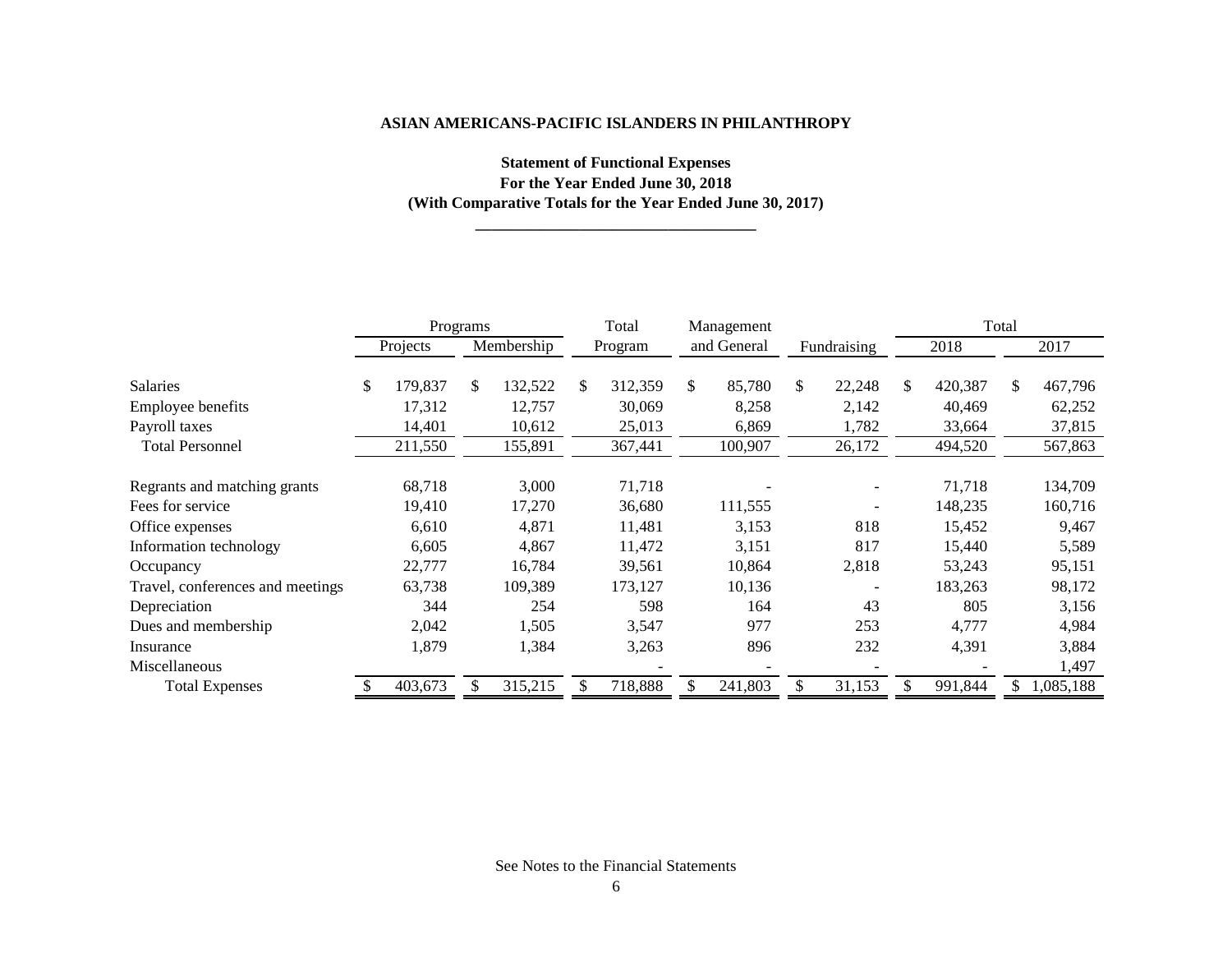# **NOTE 1: NATURE OF ACTIVITIES**

Asian Americans - Pacific Islanders in Philanthropy (AAPIP or the Organization) is a nonprofit public benefit corporation founded in 1990. AAPIP is a national membership and philanthropic advocacy organization dedicated to expanding and mobilizing resources for Asian American/Pacific Islander (AAPI) communities to build a more just and equitable society. AAPIP's members include staff and trustees of foundations and other grant making entities as well as individual donors and philanthropy-serving professionals. In addition, AAPIP supports ten regional chapters in the United States (Boston, Chicago, Los Angeles, Minneapolis, New York, Philadelphia, San Francisco, Seattle, Silicon Valley and Washington DC). These chapters are centers for place-based advocacy, information sharing, leadership development, and network building around AAPI issues and philanthropy.

AAPIP's programs include a range of convening, research and advocacy, community philanthropy or "Giving Circles" and other incubation projects. These programs are designed to engage AAPI communities and philanthropy to address unmet needs; serve as resource for and about AAPI communities; support informed, grassroots giving within and to AAPI communities; and explore new ideas and approaches for social justice philanthropy.

#### **NOTE 2: SIGNIFICANT ACCOUNTING POLICIES**

#### **Basis of Accounting**

The accompanying financial statements have been prepared on the accrual basis of accounting in accordance with accounting principles generally accepted in the United States of America (GAAP).

#### **Basis of Presentation**

The Organization presents information regarding its financial position and activities according to three classes of net assets: unrestricted net assets, temporarily restricted net assets, and permanently restricted net assets. The three classes are differentiated by donor restrictions.

*Unrestricted net assets* – consist of resources which have not been specifically restricted by a donor. Unrestricted net assets may be designated for specific purposes by the Organization or may be limited by contractual agreements with outside parties.

*Temporarily restricted net assets* – represent contributions and other inflows of assets whose use is limited by donor-imposed stipulations that expire by the passage of time or can be fulfilled and removed by actions of the Organization pursuant to those stipulations.

*Permanently restricted net assets* – represent contributions and other inflows of assets whose use is limited by donor-imposed stipulations that neither expire by passage of time nor can be fulfilled or otherwise removed by actions of the Organization, other asset enhancements and diminishments subject to the same kinds of stipulations or reclassifications from or to other classes of net assets as a consequence of donor-imposed stipulations. There were no permanently restricted net assets as of June 30, 2018.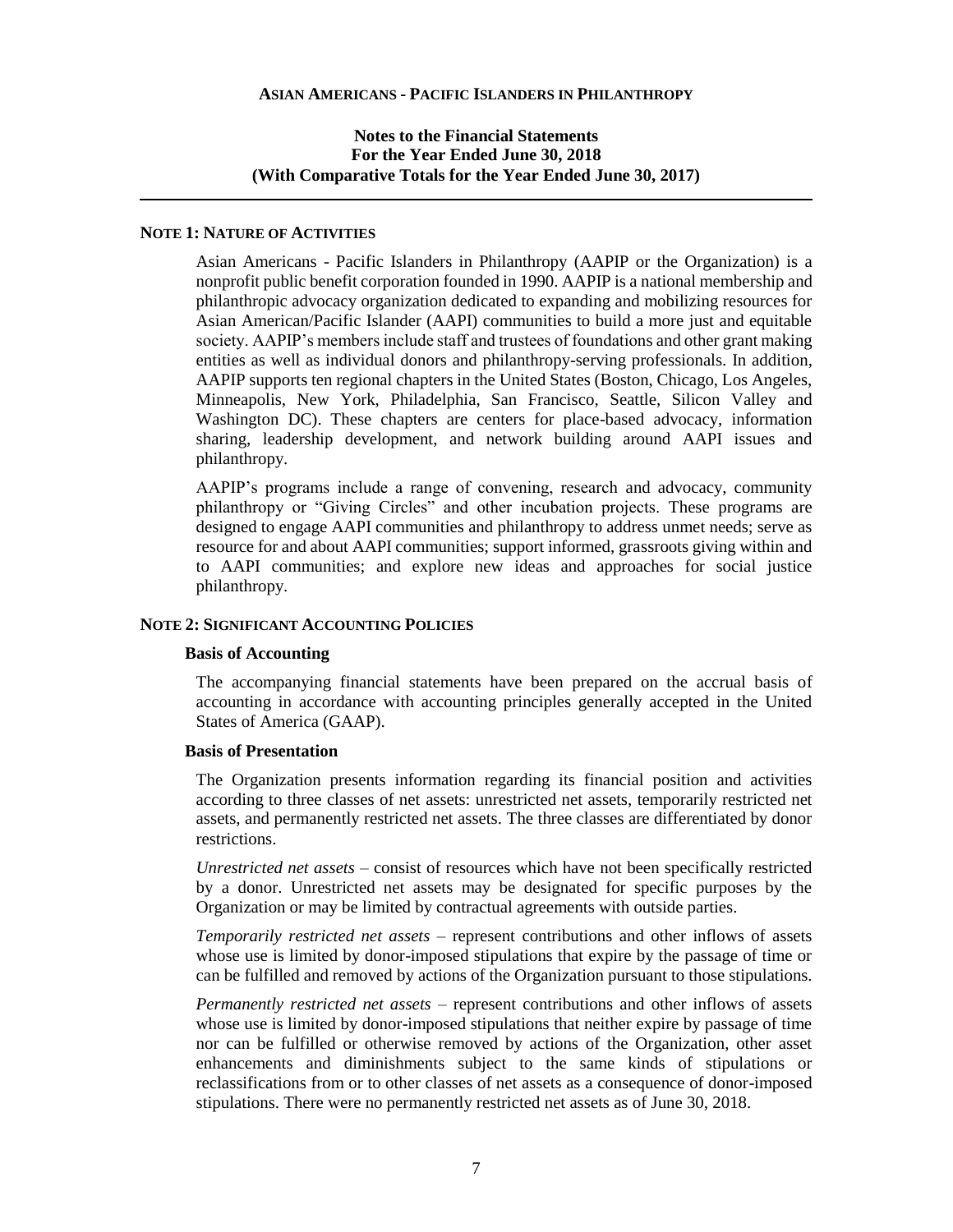# **Contributions**

Contributions, including unconditional promises to give, are recognized as revenues in the period the promise is received. Conditional promises to give are not recognized until they become unconditional; that is when the conditions on which they depend are substantially met. Contributions of assets other than cash are recorded at their estimated fair value at the date of contribution. Contributions to be received after one year are discounted at an appropriate rate commensurate with the risks involved. Amortization of the discount is recorded as additional contribution revenue in accordance with donor-imposed restrictions, if any, on the contributions.

Unrestricted contributions and grants are recorded as unrestricted revenue when received. All contributions are considered to be available for unrestricted use unless specifically restricted by the donor.

All donor-restricted contributions are reported as increases in temporarily or permanently restricted net assets, depending on the nature of the restriction. When a restriction expires (that is, when a stipulated time restriction ends or purpose restriction is accomplished), temporarily restricted net assets are reclassified to unrestricted net assets and reported in the statement of activities as net assets released from restrictions.

#### **Grants and Accounts Receivable**

The Organization considers all grants and accounts receivable to be fully collectible at June 30, 2018. Accordingly, no allowance for doubtful accounts was deemed necessary. If amounts become uncollectible, they are charged to expense in the period in which that determination is made.

#### **Income Taxes**

The Internal Revenue Service and the California Franchise Tax Board have determined that the Organization is exempt from federal and state income taxes under Internal Revenue Code Section 501(c)(3) and the California Revenue and Taxation Code Section 23701(d). The Organization has evaluated its current tax positions as of June 30, 2018 and is not aware of any significant uncertain tax positions for which a reserve would be necessary. The Organization's tax returns are generally subject to examination by federal and state taxing authorities for three and four years, respectively after they are filed.

#### **Contributed Services**

Contributed services are reflected in the financial statements at the fair value of the services received only if the services (a) create or enhance nonfinancial assets or (b) require specialized skills, are performed by people with those skills, and would otherwise be purchased by the Organization. There were no contributed services that met the criteria for recognition for the year ended June 30, 2018.

#### **Estimates**

The preparation of financial statements in conformity with GAAP requires management to make estimates and assumptions that affect the reported amounts of assets and liabilities and disclosures of contingent assets and liabilities at the date of the financial statements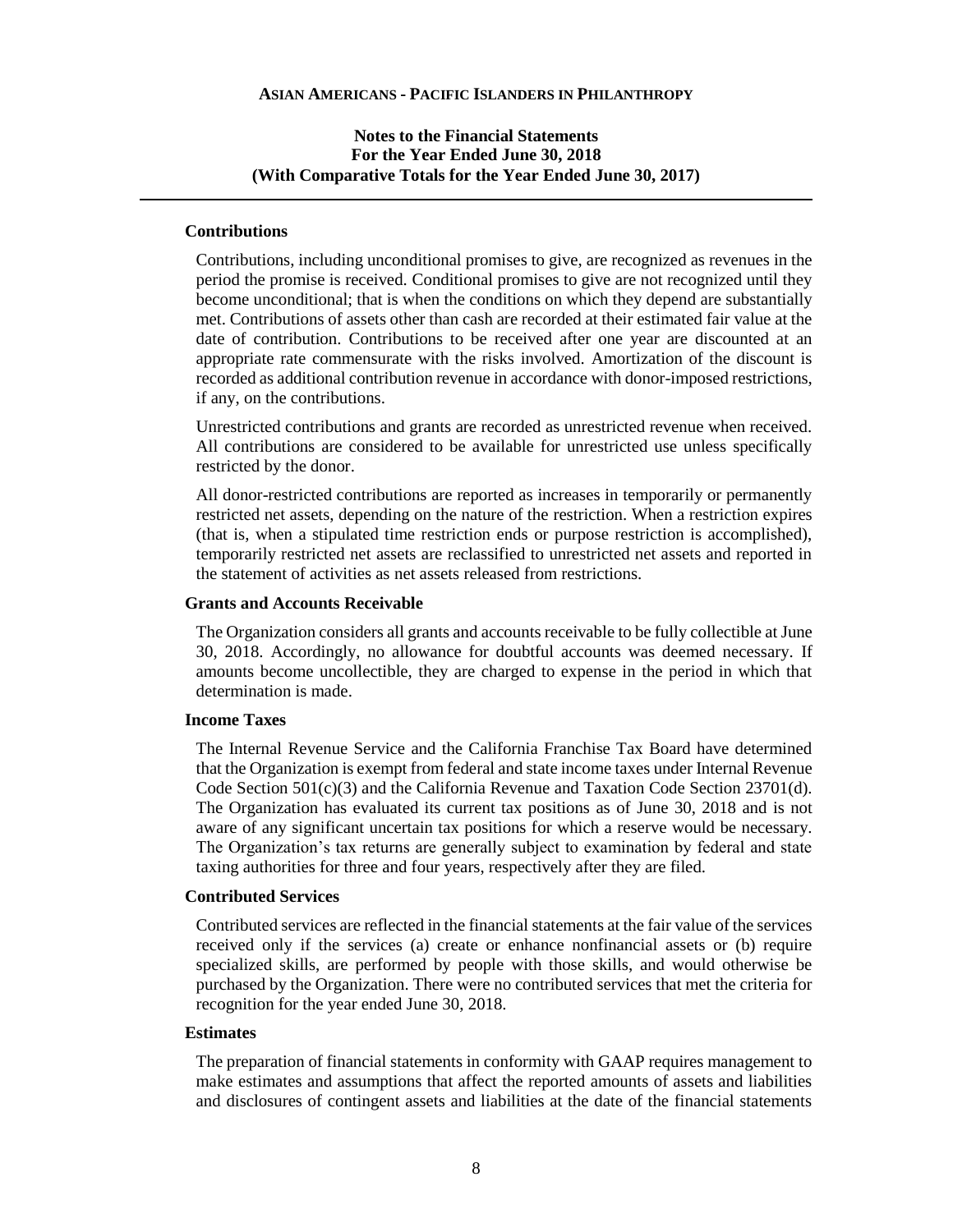and the reported amounts of revenues and expenses during the reporting period. Accordingly, actual results could differ from those estimates.

#### **Fair Value Measurements**

Fair value is defined as the exchange price that would be received for an asset or paid to transfer a liability (an exit price) in the principal or most advantageous market for the asset or liability in an orderly transaction between market participants on the measurement date. The Organization determines the fair values of its assets and liabilities based on a fair value hierarchy that includes three levels of inputs that may be used to measure fair value.

Level 1 - Quoted prices (unadjusted) in active markets for identical assets or liabilities that the Organization has the ability to access at the measurement date.

Level 2 - Inputs other than quoted market prices that are observable for the asset or liability, either directly or indirectly.

Level 3 - Unobservable inputs for the assets or liability.

The Organization had no assets or liabilities recorded at fair value on June 30, 2018.

#### **Concentration of Credit Risk**

At times, the Organization may have deposits in excess of federally insured limits. The risk is managed by maintaining all deposits in high quality financial institutions.

# **Property and Equipment**

Property and equipment purchased by the Organization is recorded at cost. The Organization capitalizes all expenditures for property and equipment over \$1,000; the fair value of donated fixed assets is similarly capitalized. Depreciation is computed using the straight-line method over the estimated useful lives on the property and equipment or the related lease terms as follows:

| Computer equipment and software   | 3-5 years |
|-----------------------------------|-----------|
| Furniture, fixtures and equipment | 3-7 years |

Expenditures for major renewals and betterments that extend the useful lives of the property and equipment are capitalized. Expenditures for maintenance and repairs are charged to expense as incurred.

Management reviews long-lived assets for impairment when circumstances indicate the carrying amount of the asset may not be recoverable.

#### **Deferred Revenue**

Deferred revenue represents membership dues received for services that have not been completely fulfilled.

#### **Functional Allocation of Expenses**

The costs of providing various programs and other activities have been summarized on a functional basis in the statement of activities. Accordingly, certain costs have been allocated among the programs and supporting services benefited.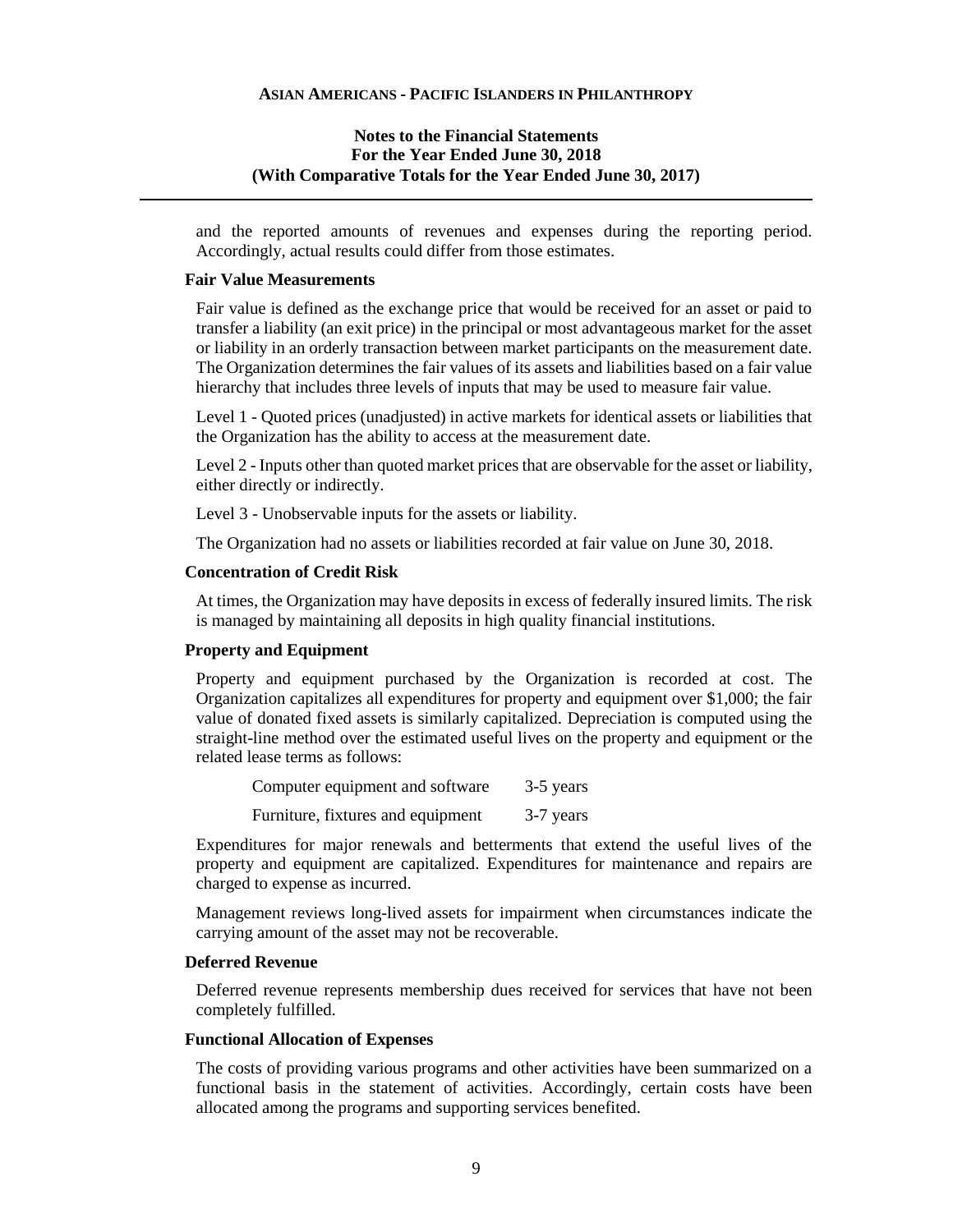# **Prior Year Summarized Information**

The financial statements include certain prior year summarized comparative information in total but not by net asset class. Such information does not include sufficient detail to constitute a presentation in conformity with GAAP. Accordingly, such information should be read in conjunction with the Organization's financial statements for the year ended June 30, 2017, from which the summarized information was derived.

#### **Reclassifications**

Certain accounts in the prior year's summarized information have been reclassified for comparative purposes to conform with the presentation in the current-year financial statements.

#### **Subsequent Events**

The Organization has evaluated subsequent events and has concluded that as of November 21, 2018 the date that the financial statements were available to be issued, there were no significant subsequent events to disclose.

#### **NOTE 3: PROPERTY AND EQUIPMENT**

Property and equipment consisted of the following at June 30:

|                                 | 2018     | 2017     |
|---------------------------------|----------|----------|
| Computer equipment and software | \$17,660 | \$39,560 |
| Furniture and fixtures          | 2.765    | 48.587   |
| Less accumulated depreciation   | (17.895) | (84.812) |
| Total                           |          |          |

### **NOTE 4: COMMITMENTS**

#### **Operating Leases**

The Organization leases office space under a non-cancelable lease that expires on May 31, 2019 and office equipment that expires on March 10, 2020. Future minimum lease payments were as follows for the years ended June 30:

| 2019  | \$44,304 |
|-------|----------|
| 2020  | 228      |
| Total | \$44,532 |

Rent for the years ended June 30, 2018 and 2017 totaled \$48,300 and \$86,316, respectively.

#### **NOTE 5: CONTINGENCIES**

#### **Compliance with Donor Restrictions**

Grant awards require the fulfillment of certain conditions as set forth in the instrument of grant. Failure to fulfill the conditions could result in the return of the funds to the grantors. The Organization deems this contingency remote since by accepting the grants and their terms, it has accommodated the objectives of the Organization to the provisions of the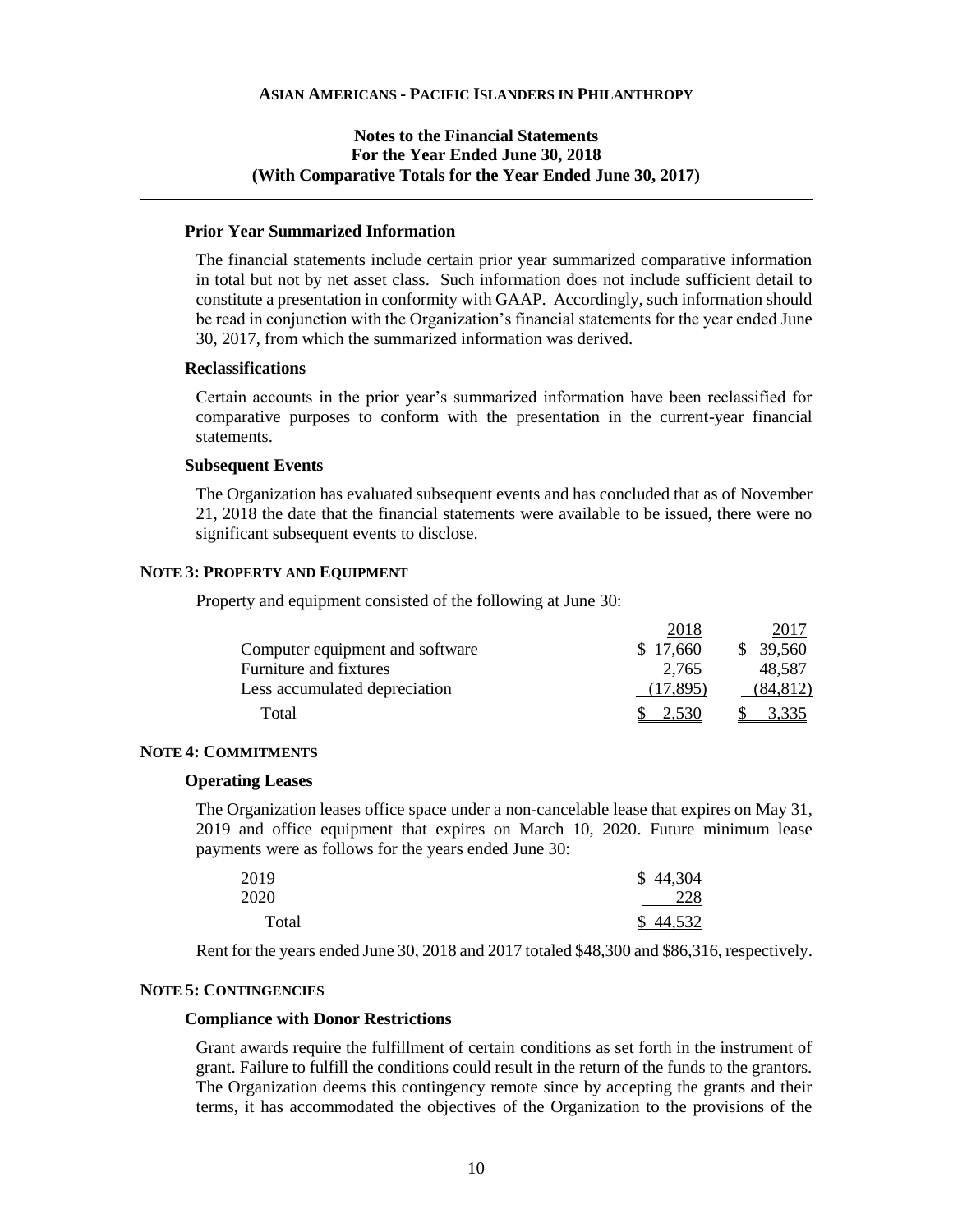grants. The Organization's management is of the opinion that the Organization has complied with the terms of all grants.

#### **Sabbaticals**

The Organization offers regular full-time employees up to six weeks paid sabbatical leave after five continuous years of service. Leave must be taken within 24 months of the date the employee becomes eligible or it will be forfeited. Sabbatical benefits do not vest, and leave is subject to the ability of the Organization to accommodate the leave of absence. The President and CEO retains the discretion to grant or deny requests for sabbatical leave. As of June 30, 2018, the Organization's management has estimated that any costs to the Organization to implement this policy would not be significant, and therefore has not accrued the liability.

#### **NOTE 6: TEMPORARILY RESTRICTED NET ASSETS**

Temporarily restricted net assets were available as follows as of June 30:

|                                | 2018                          | 2017      |
|--------------------------------|-------------------------------|-----------|
| <b>Giving Circles Programs</b> | S<br>$\overline{\phantom{a}}$ | 84,842    |
| <b>Hosted Circles</b>          | -                             | 25,840    |
| <b>CHANGE Philanthropy</b>     | 1,234,629                     |           |
| Future use                     | 169,313                       | 152.418   |
| Total                          | .403.942                      | \$263,100 |

Temporarily restricted net assets were released from donor restriction by incurring expenses satisfying the purposes specified by donors as follows during the years ended June 30:

|                                | 2018        | 2017      |
|--------------------------------|-------------|-----------|
| <b>Giving Circles Programs</b> | 84,842<br>S | \$167,908 |
| <b>Hosted Circles</b>          | 48,720      | 22,959    |
| <b>CHANGE Philanthropy</b>     | 175,430     |           |
| Convening                      |             | 42,500    |
| Event Sponsorship              | 25,000      |           |
| Expiration of time             | 184,200     | 270,133   |
| Total                          | \$518,192   | 503,500   |

#### **NOTE 7: LINE OF CREDIT**

The Organization has a secured line of credit with a bank for a total of \$150,000 to be drawn down upon as needed, with a floating interest rate equal to the Index plus 2.00%, or the Floor Rate of 5.00% whichever is greater. As of June 30, 2018 and 2017, there was no balance outstanding.

#### **NOTE 8: CONDITIONAL PROMISES TO GIVE**

In addition to the activity reflected on the Organization's statement of activity, the Organization received \$200,000 in conditional promises to give as of June 30, 2018 based